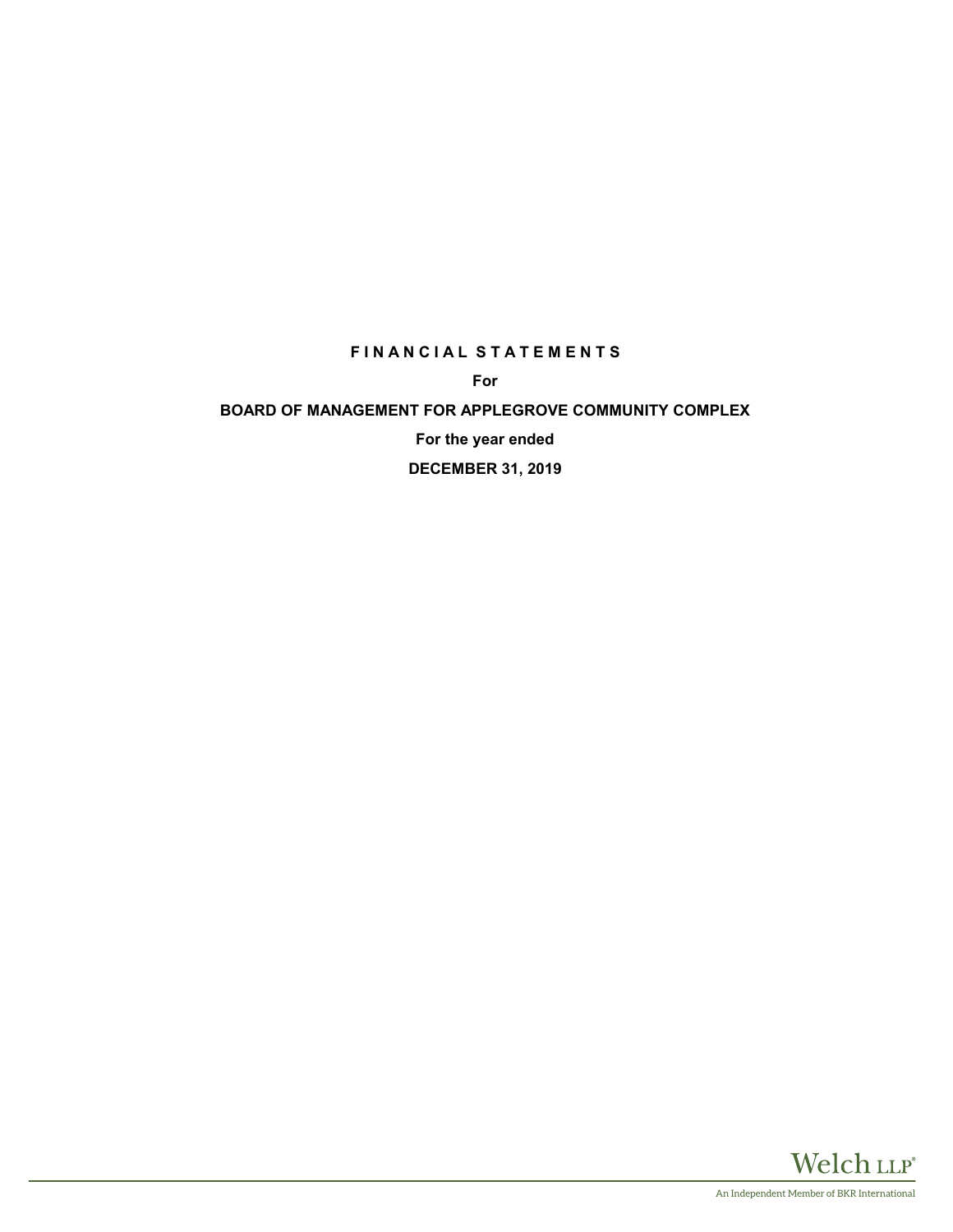# Welch LLP®

#### **INDEPENDENT AUDITOR'S REPORT**

To the Council of the Corporation of the

#### **CITY OF TORONTO AND THE BOARD OF MANAGEMENT FOR APPLEGROVE COMMUNITY COMPLEX**

#### *Qualified Opinion*

We have audited the financial statements of Board of Management for Applegrove Community Complex (the Complex), which comprise the statement of financial position as at December 31, 2019, the statements of operations, changes in net assets and cash flows for the year then ended, and a summary of significant accounting policies and other explanatory information.

In our opinion, except for the possible effects of the matter described in the *Basis for Qualified Opinion* section of our report, the accompanying financial statements present fairly, in all material respects, the financial position of the Complex as at December 31, 2019 and results of its operations and its cash flows for the year then ended in accordance with Canadian public sector accounting standards for government not-forprofit organizations.

#### *Basis for Qualified Opinion*

In common with many not-for-profit organizations, the Complex derives revenue from donations and fundraising revenue, the completeness of which is not susceptible to satisfactory audit verification. Accordingly, our verification of this revenue was limited to the amounts recorded in the records of the Complex and we were not able to determine whether any adjustments might be necessary to donations and fundraising revenue, net revenue over expenses and cash flows from operations for the years ended December 31, 2019 and 2018, current assets as at December 31, 2019 and 2018, and net assets as at January 1 and December 31, 2018 and 2019. Our audit opinion on the financial statements for the year ended December 31, 2018 was modified accordingly because of the possible effects of this limitation in scope.

We conducted our audit in accordance with Canadian generally accepted auditing standards. Our responsibilities under those standards are further described in the *Auditor's Responsibilities for the Audit of the Financial Statements* section of our report. We are independent of the Complex in accordance with the ethical requirements that are relevant to our audit of the financial statements in Canada, and we have fulfilled our ethical responsibilities in accordance with these requirements. We believe that the audit evidence we have obtained is sufficient and appropriate to provide a basis for our qualified audit opinion.

#### *Responsibilities of Management and Those Charged with Governance for the Financial Statements*

Management is responsible for the preparation and fair presentation of the financial statements in accordance with Canadian public sector accounting standards for government not-for-profit organizations, and for such internal control as management determines is necessary to enable the preparation of financial statements that are free from material misstatement, whether due to fraud or error.

In preparing the financial statements, management is responsible for assessing the Complex's ability to continue as a going concern, disclosing, as applicable, matters related to going concern and using the going concern basis of accounting unless management either intends to liquidate the Complex or to cease operations, or has no realistic alternative but to do so.

Those charged with governance are responsible for overseeing the Complex's financial reporting process.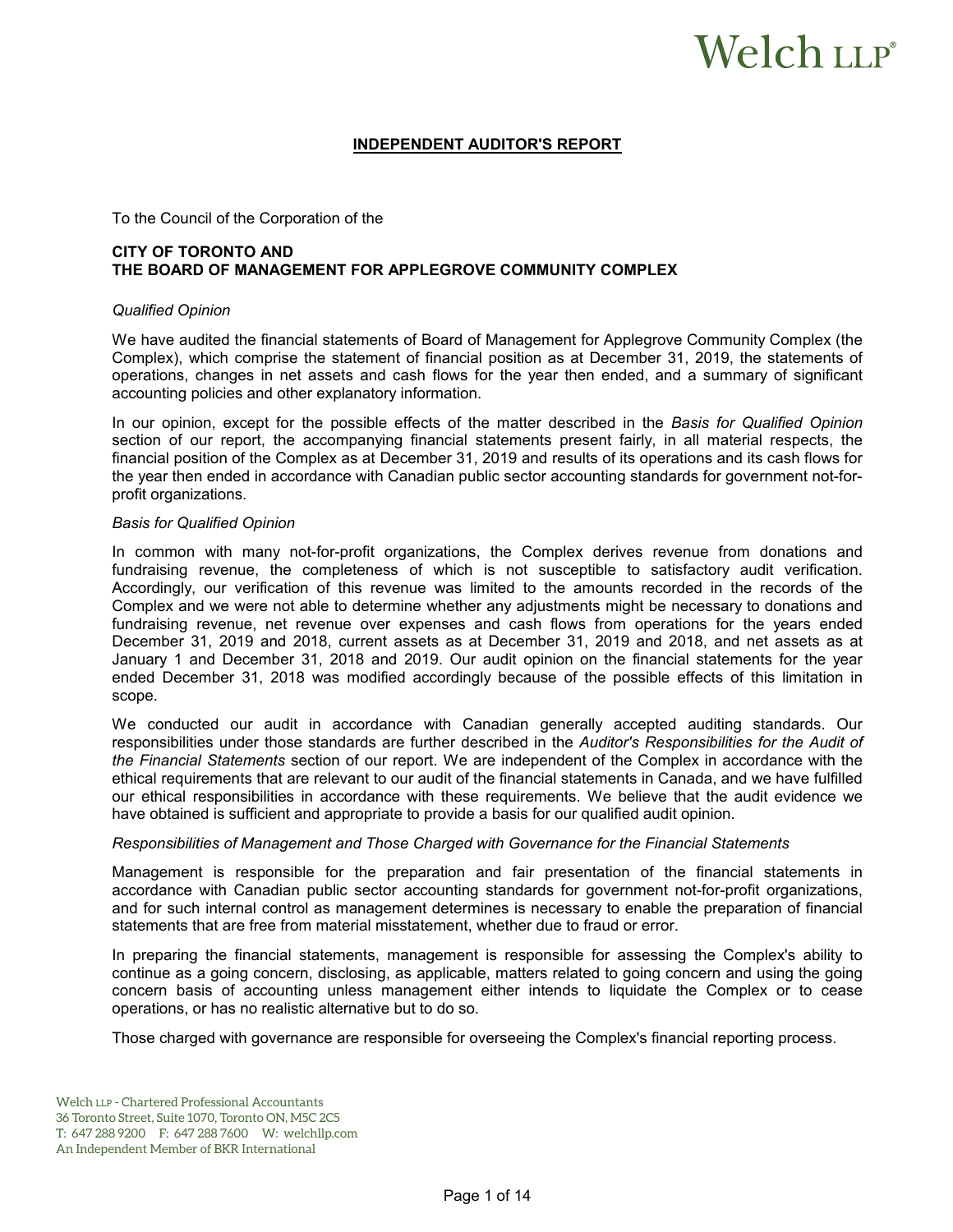#### *Auditor's Responsibilities for the Audit of the Financial Statements*

Our objectives are to obtain reasonable assurance about whether the financial statements as a whole are free from material misstatement, whether due to fraud or error, and to issue an auditor's report that includes our opinion. Reasonable assurance is a high level of assurance, but is not a guarantee that an audit conducted in accordance with Canadian generally accepted auditing standards will always detect a material misstatement when it exists. Misstatements can arise from fraud or error and are considered material if, individually or in the aggregate, they could reasonably be expected to influence the economic decisions of users taken on the basis of these financial statements.

As part of an audit in accordance with Canadian generally accepted auditing standards, we exercise professional judgment and maintain professional skepticism throughout the audit. We also:

- Identify and assess the risks of material misstatement of the financial statements, whether due to fraud or error, design and perform audit procedures responsive to those risks, and obtain audit evidence that is sufficient and appropriate to provide a basis for our opinion. The risk of not detecting a material misstatement resulting from fraud is higher than for one resulting from error, as fraud may involve collusion, forgery, intentional omissions, misrepresentations, or the override of internal control.
- Obtain an understanding of internal control relevant to the audit in order to design audit procedures that are appropriate in the circumstances, but not for the purpose of expressing an opinion on the effectiveness of the Complex's internal control.
- Evaluate the appropriateness of accounting policies used and the reasonableness of accounting estimates and related disclosures made by management.
- Conclude on the appropriateness of management's use of the going concern basis of accounting and, based on the audit evidence obtained, whether a material uncertainty exists related to events or conditions that may cast significant doubt on the Centre's ability to continue as a going concern. If we conclude that a material uncertainty exists, we are required to draw attention in our auditor's report to the related disclosures in the financial statements or, if such disclosures are inadequate, to modify our opinion. Our conclusions are based on the audit evidence obtained up to the date of our auditor's report. However, future events or conditions may cause the Centre to cease to continue as a going concern.
- Evaluate the overall presentation, structure and content of the financial statements, including the disclosures, and whether the financial statements represent the underlying transactions and events in a manner that achieves fair presentation.

We communicate with those charged with governance regarding, among other matters, the planned scope and timing of the audit and significant audit findings, including any significant deficiencies in internal control that we identify during our audit.

 $NelchUP$ 

Chartered Professional Accountants Licensed Public Accountants

Toronto, Ontario May 25, 2020.

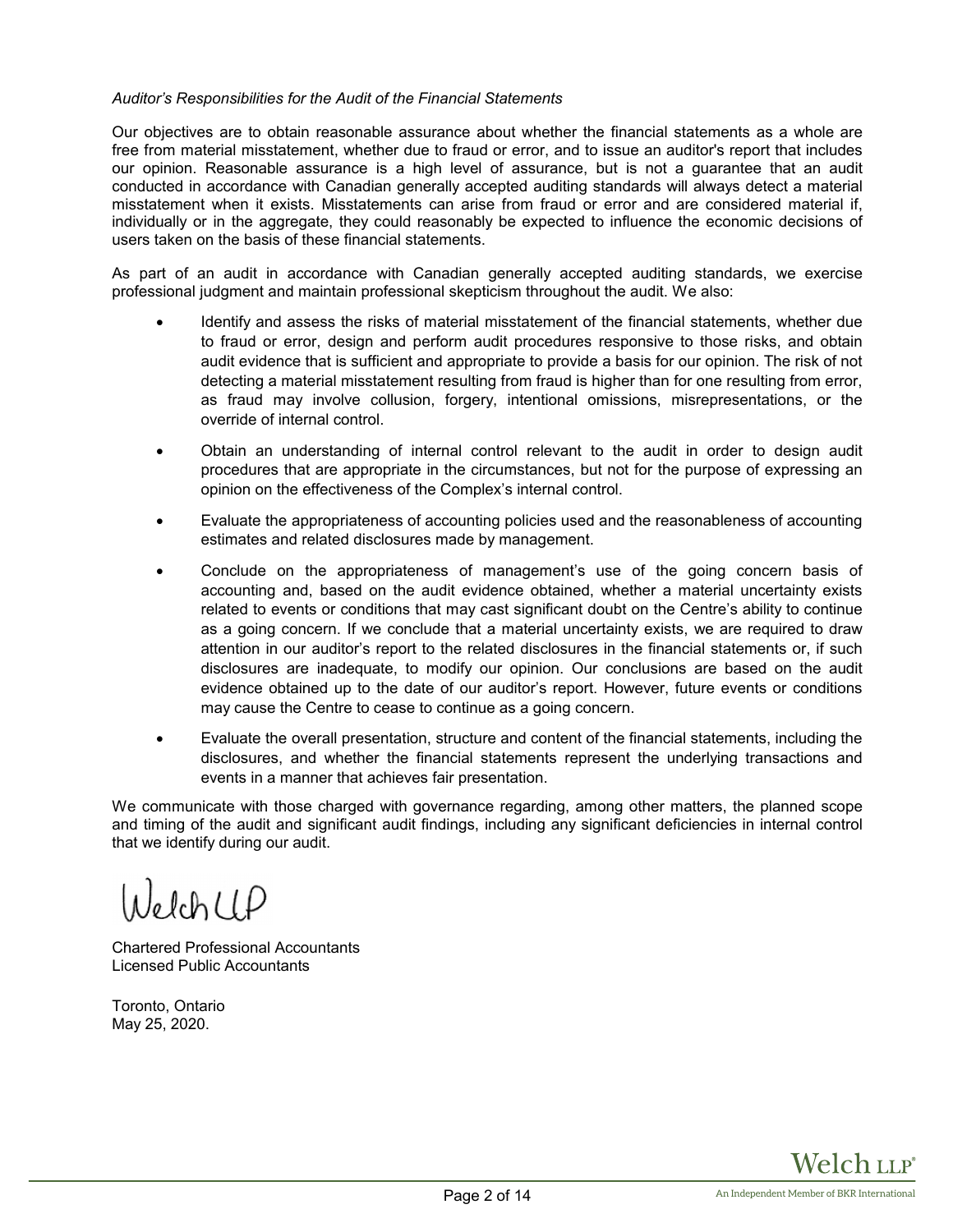## **STATEMENT OF FINANCIAL POSITION**

#### **DECEMBER 31, 2019**

| <b>ASSETS</b>                                      | 2019           | 2018          |
|----------------------------------------------------|----------------|---------------|
| <b>CURRENT ASSETS</b>                              |                |               |
| Cash                                               | \$<br>274,106  | \$<br>162,038 |
| Short-term investments (note 5)                    | 140,408        | 51,764        |
| Due from City of Toronto                           | 14,116         | 22,601        |
| Due from City of Toronto - vacation payable        | 17,479         | 15,744        |
| Due from City of Toronto - sick pay gratuity       |                | 31,694        |
| Accounts receivable                                | 20,147         | 32,667        |
| Prepaid expenses                                   | 6,889          | 12,583        |
|                                                    | 473,145        | 329,091       |
| LONG-TERM RECEIVABLE FROM CITY OF TORONTO (note 7) | 231,602        | 245,791       |
| <b>INVESTMENTS</b>                                 |                | 85,428        |
|                                                    | 704,747<br>\$  | 660,310<br>\$ |
| <b>LIABILITIES AND NET ASSETS</b>                  |                |               |
| <b>CURRENT LIABILITIES</b>                         |                |               |
| Accounts payable and accrued liabilities           | \$<br>84,259   | 74,887<br>\$  |
| Deferred contributions (note 6)                    | 59,719         | 51,003        |
| City of Toronto working capital advance payable    | 10,871         | 10,871        |
|                                                    | 154,849        | 136,761       |
| POST-EMPLOYMENT BENEFITS PAYABLE (note 7)          | 231,602        | 245,791       |
|                                                    | 386,451        | 382,552       |
| <b>NET ASSETS</b>                                  |                |               |
| Restricted program funds                           | 275,569        | 247,209       |
| Unrestricted                                       | 42,727         | 30,549        |
|                                                    | 318,296        | 277,758       |
|                                                    | 704,747<br>\$. | 660,310<br>\$ |

Approved by the Board:

elle

Police Treasurer

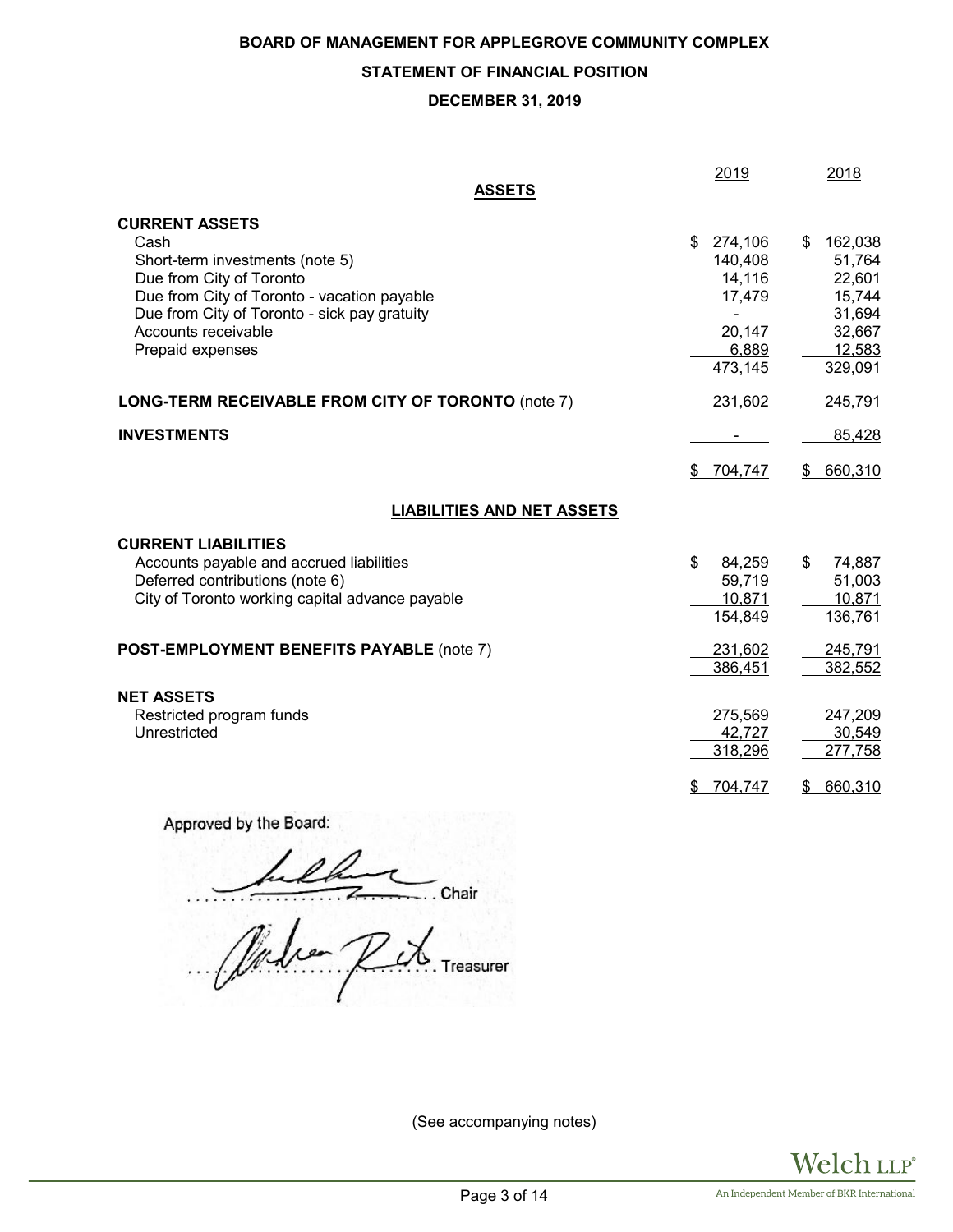# **BOARD OF MANAGEMENT FOR APPLEGROVE COMMUNITY COMPLEX STATEMENT OF CHANGES IN NET ASSETS YEAR ENDED DECEMBER 31, 2019**

|                                                                         | Restricted<br>program<br>fund | Unrestricted | Total<br>2019 | Total<br>2018 |
|-------------------------------------------------------------------------|-------------------------------|--------------|---------------|---------------|
| Net assets, beginning of year                                           | 247.209<br>S                  | \$<br>30.549 | 277.758<br>S. | 249.841<br>S  |
| Net revenue over expenses                                               | 31.583                        | 12.178       | 43,761        | 27,917        |
| Board approved transfer to cover administration<br>deficit (Schedule A) | (3,223)                       |              | (3,223)       |               |
| Net assets, end of year                                                 | 275,569<br>S                  | 42,727       | 318,296<br>S. | 277,758       |

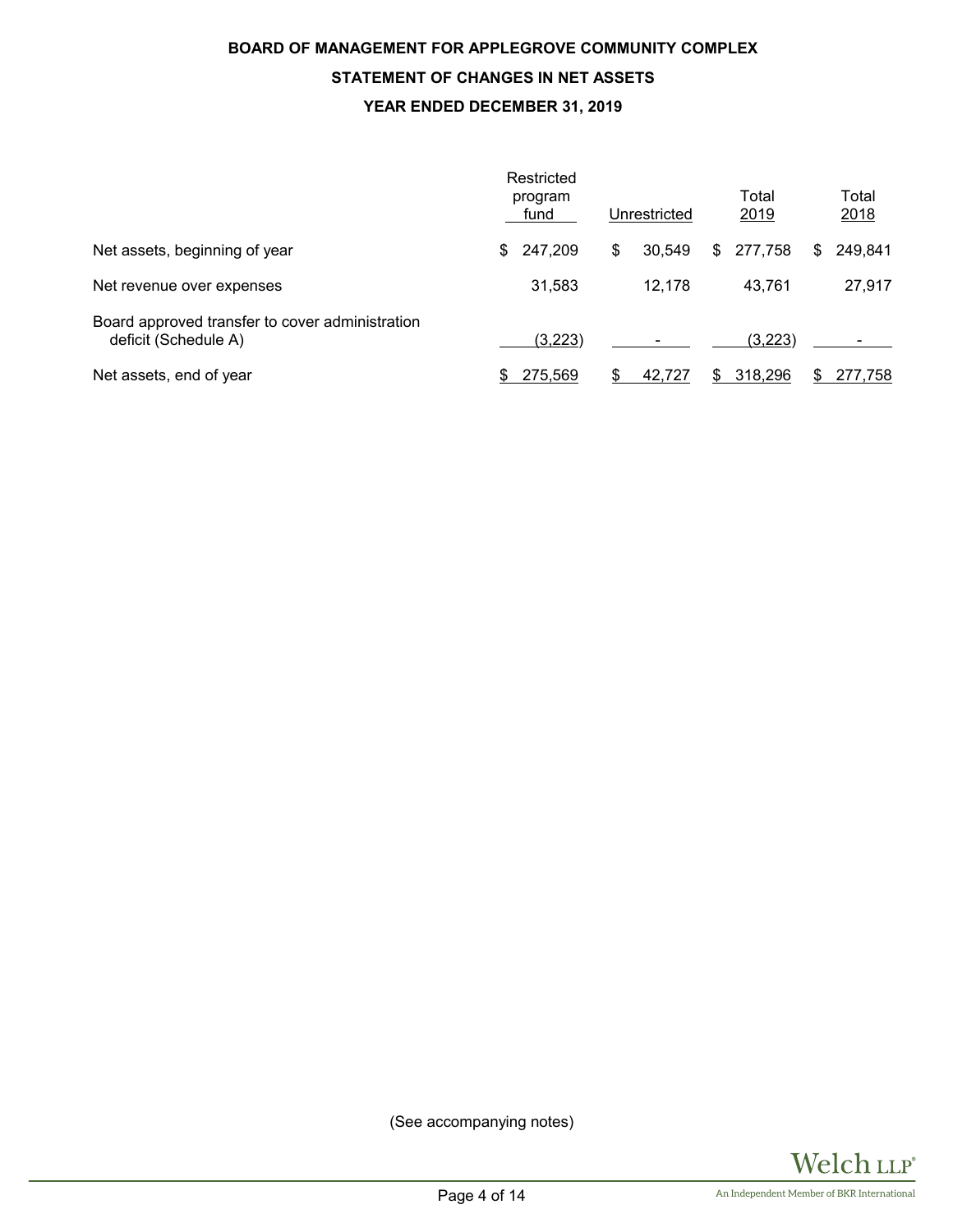## **STATEMENT OF OPERATIONS**

## **YEAR ENDED DECEMBER 31, 2019**

|                             | Program<br>(Schedule A) | Administration<br>(note 8) |               | 2018          |  |
|-----------------------------|-------------------------|----------------------------|---------------|---------------|--|
| <b>Revenue</b>              |                         |                            |               |               |  |
| Grants                      |                         |                            |               |               |  |
| City of Toronto             | \$<br>176,472           | 383,879<br>\$              | \$<br>560,351 | \$<br>611,966 |  |
| Government of Canada        | 65,053                  |                            | 65,053        | 63,104        |  |
| Province of Ontario         | 48,319                  |                            | 48,319        | 32,437        |  |
| Other grants                | 45,539                  |                            | 45,539        | 10,000        |  |
|                             | 335,383                 | 383,879                    | 719,262       | 717,507       |  |
| Program and membership fees | 398,591                 |                            | 398,591       | 386,127       |  |
| Donations and fundraising   | 16,213                  |                            | 16,213        | 15,696        |  |
| Interest revenue            | 4,323                   | 43                         | 4,366         | 4,405         |  |
|                             | 754,510                 | 383,922                    | 1,138,432     | 1,123,735     |  |
| <b>Expenses</b>             |                         |                            |               |               |  |
| Salaries and wages          | 458,534                 | 292,033                    | 750,567       | 769,784       |  |
| Employee benefits           | 90,561                  | 66,341                     | 156,902       | 166,285       |  |
| Materials and supplies      | 109,129                 | 5,707                      | 114,836       | 85,683        |  |
| Purchase of services        | 52,525                  | 19,841                     | 72,366        | 74,066        |  |
|                             | 710,749                 | 383,922                    | 1,094,671     | 1,095,818     |  |
| Net revenue over expenses   | 43,761<br>\$            | \$                         | 43,761        | 27,917<br>\$  |  |

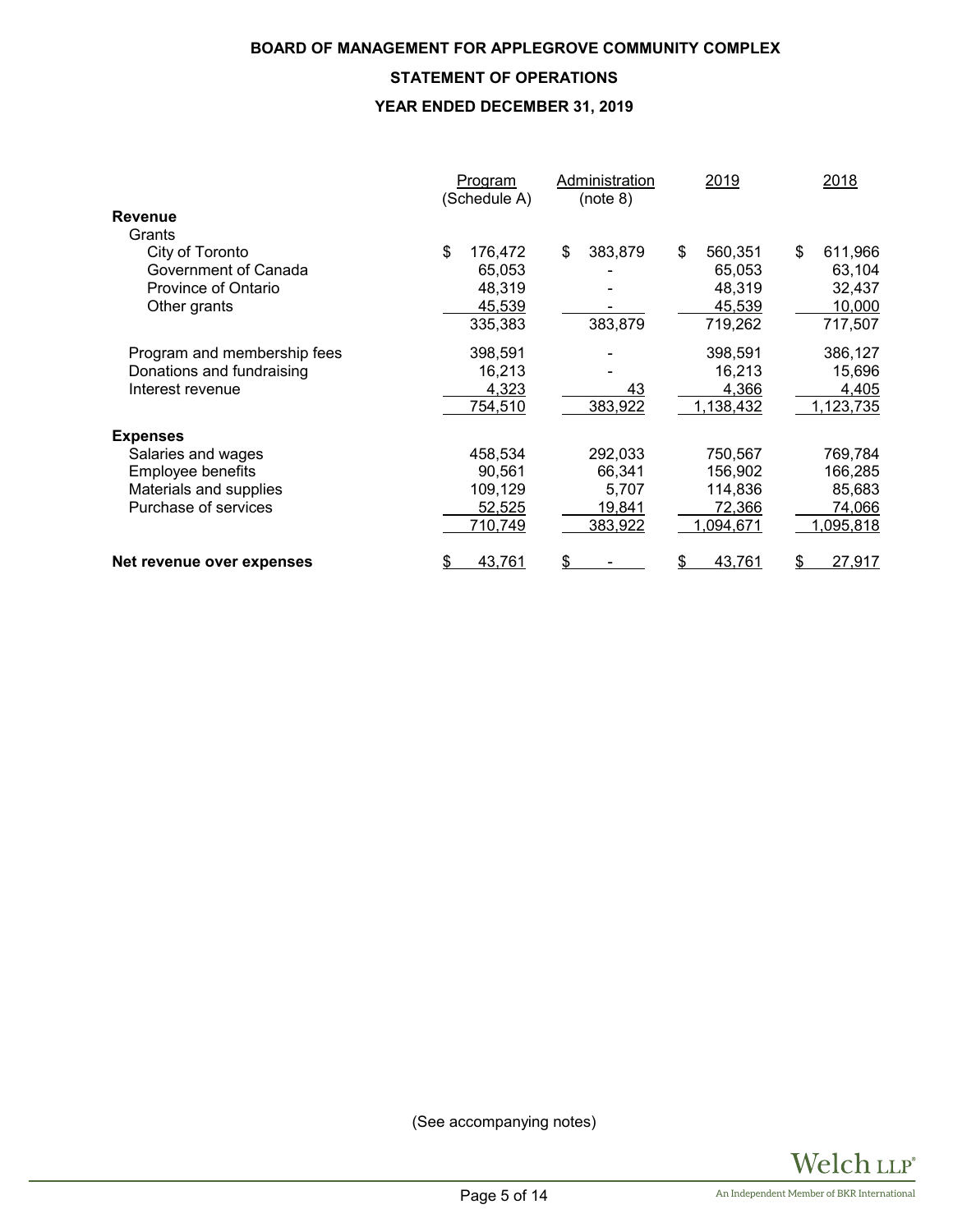## **STATEMENT OF CASH FLOWS**

## **YEAR ENDED DECEMBER 31, 2019**

|                                                                             | 2019          | 2018          |
|-----------------------------------------------------------------------------|---------------|---------------|
| CASH FLOWS FROM (USED IN) OPERATING ACTIVITIES<br>Net revenue over expenses | \$<br>43,761  | \$<br>27,917  |
| Adjustments for:                                                            |               |               |
| Adjustment to unrestricted net assets                                       | (3,223)       |               |
|                                                                             | 40,538        | 27,917        |
| Increase (decrease) resulting from changes in:                              |               |               |
| Due from City of Toronto                                                    | 8,485         | (10, 835)     |
| Due from City of Toronto - vacation payable                                 | (1,735)       | 9,447         |
| Due from City of Toronto - sick pay gratuity payable                        | 31,694        | (31, 694)     |
| Accounts receivable                                                         | 12,520        | (11, 851)     |
| Prepaid expenses                                                            | 5,694         | 4,724         |
| Long-term receivable from City of Toronto                                   | 14,189        | (478)         |
| Accounts payable and accrued liabilities                                    | 9,372         | 495           |
| Deferred contributions                                                      | 8,716         | (24, 333)     |
| Post-employment benefits payable                                            | (14, 189)     | 478           |
|                                                                             | 115,284       | (36, 130)     |
| <b>CASH FLOWS FROM (USED IN) INVESTING ACTIVITIES</b>                       |               |               |
| Proceeds from sale of investments                                           | (56, 189)     | 83,080        |
| Purchase of investments                                                     | 52,973        | (85, 428)     |
|                                                                             | (3,216)       | (2, 348)      |
|                                                                             |               |               |
| <b>INCREASE (DECREASE) IN CASH</b>                                          | 112,068       | (38, 478)     |
| <b>CASH AT BEGINNING OF YEAR</b>                                            | 162,038       | 200,516       |
| <b>CASH AT END OF YEAR</b>                                                  | \$<br>274,106 | \$<br>162,038 |

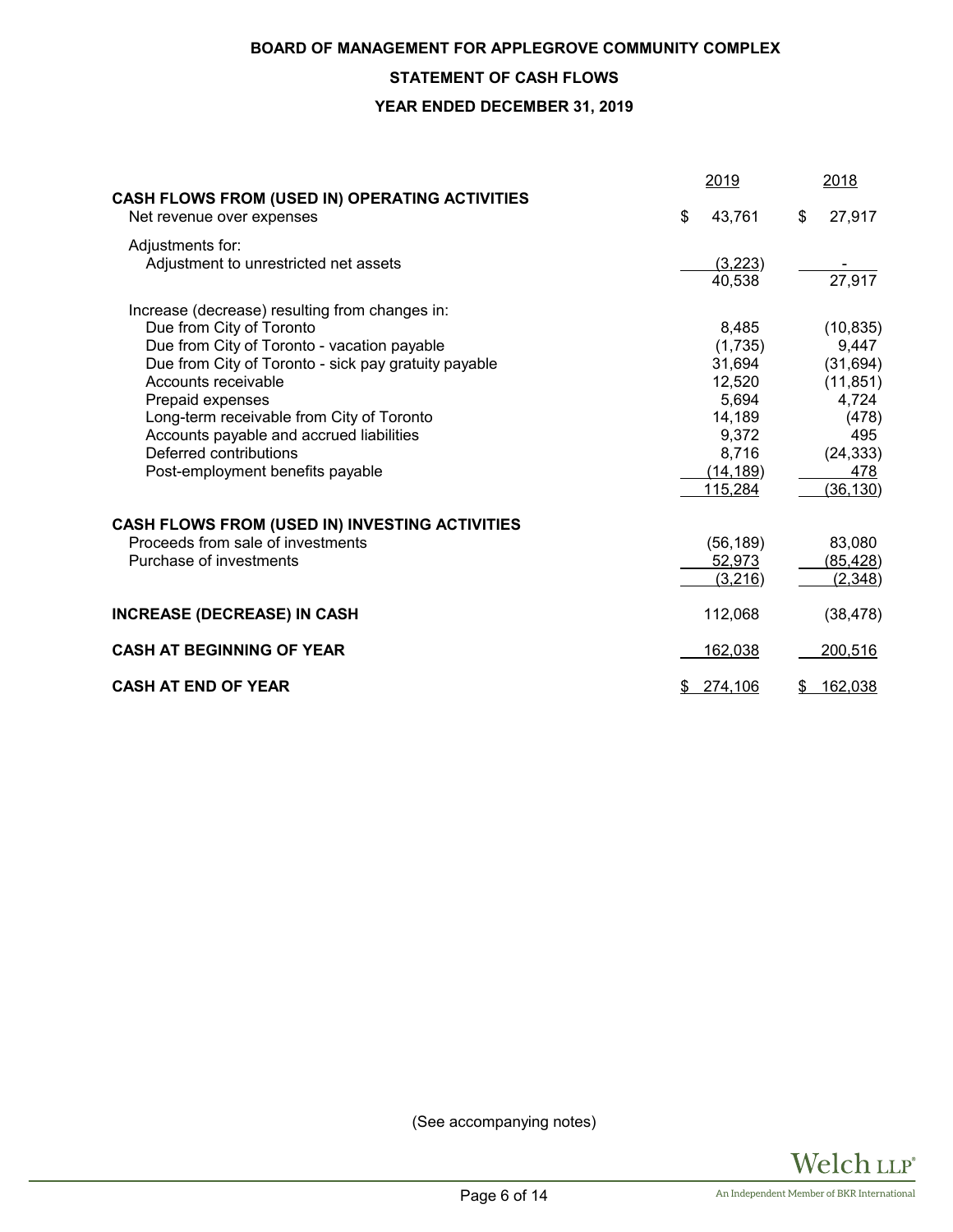#### **NOTES TO THE FINANCIAL STATEMENTS**

#### **YEAR ENDED DECEMBER 31, 2019**

#### 1. **NATURE OF OPERATIONS**

Applegrove Community Complex (the "Complex") was incorporated in 1979 as a corporation without share capital and registered as corporation #417388 under the Ontario Corporations Act. Applegrove Community Complex is also registered as a charity authorized with the Canada Revenue Agency, charitable number: 10671 8943 RR0001, and as such is exempt from income tax.

The City of Toronto Act, 1997 continued the provisions of By-law No. 1995-0448 dated June 26, 1995 to reflect Chapter 25, Community and Recreation Centres of the Corporation of the City of Toronto Municipal Code. Chapter 25 amended all previous by-laws and established the addition to S.H. Armstrong Recreation Centre together with certain classrooms of the Duke of Connaught Public School and the office of the Woodfield Road Public School as a Community Recreation Centre under the Municipal Act, known as Applegrove Community Complex (the "Complex").

The Municipal Code provides for a Council appointed Board of Management which, among other matters, shall:

(a) endeavour to manage and control the premises in a reasonable and efficient manner, in accordance with standard good business practices; and

(b) pay to the City of Toronto (the "City") any excess of administration expenditure funds provided by the City in accordance with its approved annual budget, but may retain any surplus from program activities.

#### *Board of Management*

At the Annual Meeting on March 31, 2005, the Complex amended its constitution to specify that the Board of Management would function as a Standing Committee of the Board of Directors for the nonprofit corporation.

At the Annual Meeting on March 28, 2007 and in accordance with the City of Toronto's Relationship Framework with the City-funded Community Centres, the Complex amended its constitution so that it had separate constitutions for the incorporated body and the City Agency continuing the structure of the Board of Management as a Standing Committee of the non-profit corporation.

#### 2. **FINANCIAL STATEMENTS**

The Municipal Code requires that audited annual financial statements be submitted by the Board of Management for the Complex to the City covering the management and control of the premises by the Committee. Because the Board of Management is a Standing Committee of the Board of Directors for the Corporation as a whole, separate financial statements have not been prepared. Accordingly, the financial statements reflect the operations of the Applegrove Community Complex as a whole, including the operations of the Board of Management.

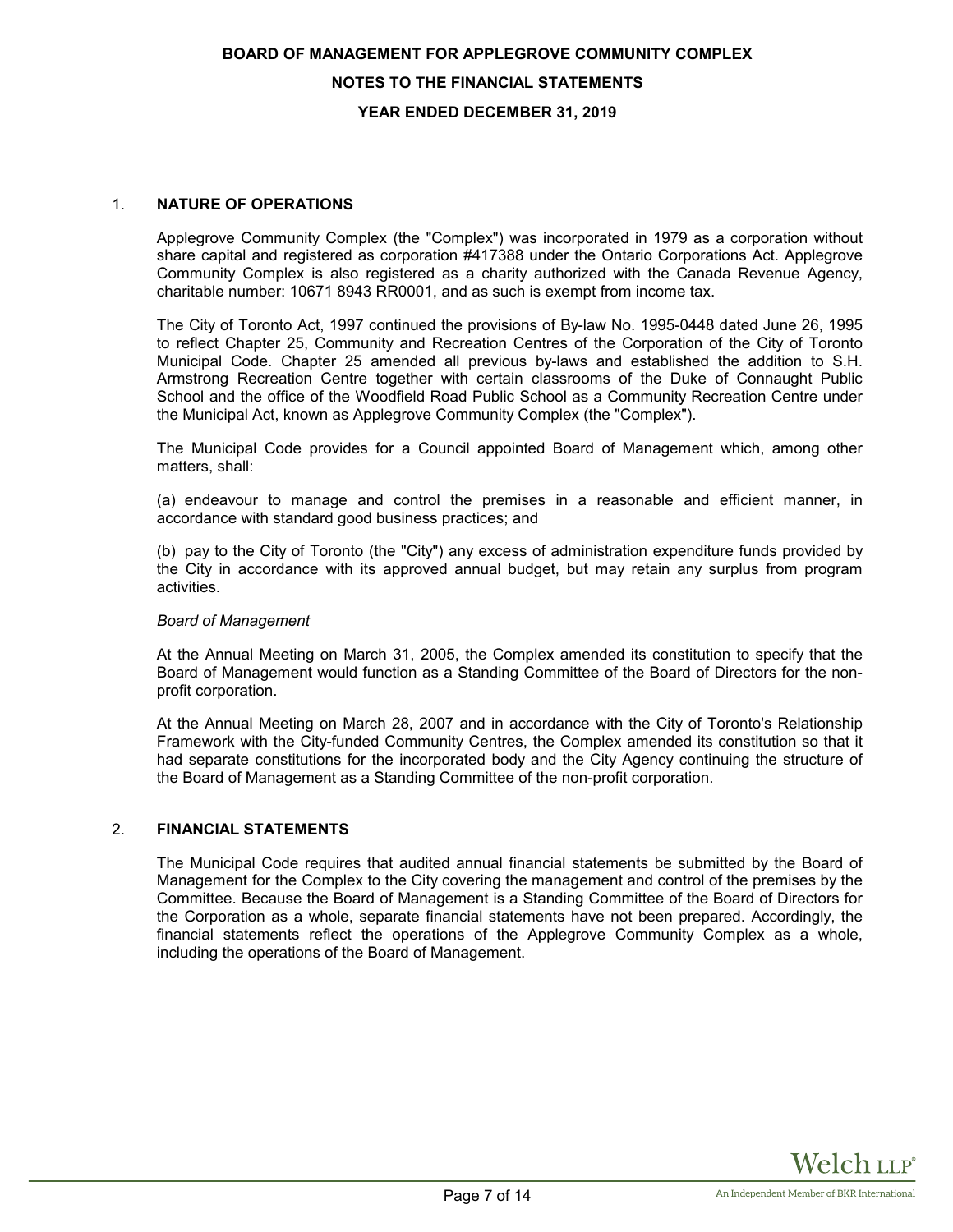## **BOARD OF MANAGEMENT FOR APPLEGROVE COMMUNITY COMPLEX NOTES TO THE FINANCIAL STATEMENTS - Cont'd. YEAR ENDED DECEMBER 31, 2019**

#### 3. **SIGNIFICANT ACCOUNTING POLICIES**

#### *Basis of accounting*

These financial statements have been prepared in accordance with Canadian Public Sector Accounting Standards for government not-for-profit organizations ("PSA-GNPO") as issued by the Public Sector Accounting Board (PSAB).

#### *Fund accounting*

The accounts of the Complex are maintained in accordance with the principles of fund accounting. Resources are classified for accounting and reporting purposes into funds according to the activity or object specified. The funds are as follows:

#### (a) Applegrove Drop-in

The fund includes revenues and expenses for the Applegrove Parent/Child Drop-in including trips, special needs, fundraising and charitable donations designated to this program.

#### (b) Applegrove Connection

The fund includes revenues and expenses for the Applegrove Connection family resource program including special needs, fundraising and charitable donations designated to this program.

#### (c) After-School Program

The fund includes revenues and expenses for the school year program for children ages 6 to 12 including March Break and Professional Activity (P.A.) day programming, trips, fundraising and charitable donations designated to this program.

#### (d) Teen Program

The fund includes revenues and expenses for the school year program for youth ages 13 to 18 including charitable donations designated to this program.

#### (e) Perinatal Program

The fund includes revenues and expenses for the Helping Our Babies Grow program including charitable donations designated to this program.

#### (f) Therapeutic Play

The fund includes revenues and expenses for the Over the Rainbow therapeutic play program including charitable donations designated to this program.

#### (g) Summer Camp and Leadership

The fund consolidates revenues and expenses for the Applegrove Summer Adventure Day Camp and the Applegrove Leadership Adventure including fundraising and charitable donations designated to this program.

#### (h) Seniors Program

The fund includes revenues and expenses for the Older Adults program including trips, OACAO funding, SALC funding, and charitable donations designated to this program.

#### (i) Other

The fund accounts for the all of the Complex's activities other than those listed above. It includes individual charitable donations not designated for specific programs, agency fundraising, gaming, etc.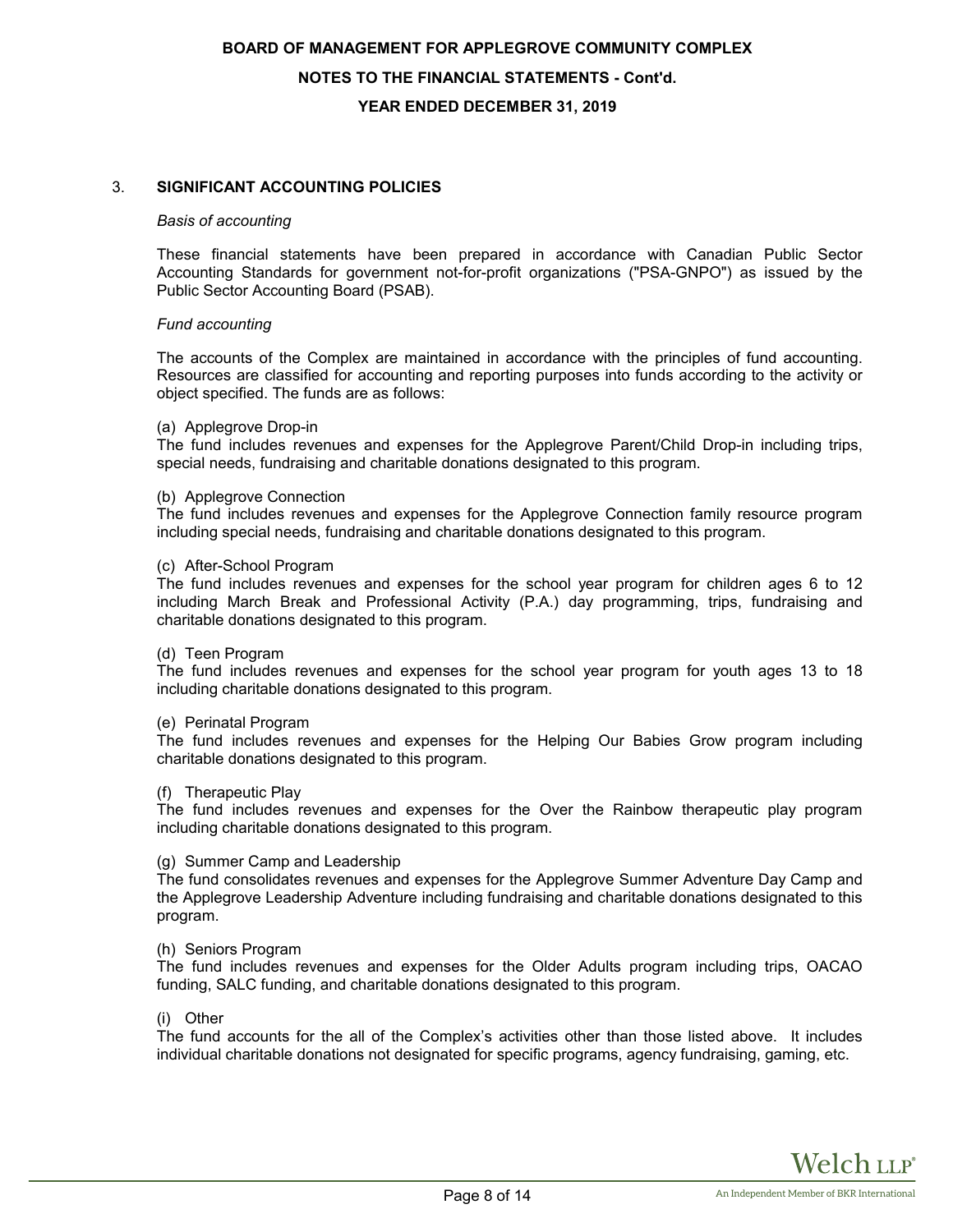# **BOARD OF MANAGEMENT FOR APPLEGROVE COMMUNITY COMPLEX NOTES TO THE FINANCIAL STATEMENTS - Cont'd. YEAR ENDED DECEMBER 31, 2019**

#### 3. **SIGNIFICANT ACCOUNTING POLICIES** - Cont'd.

#### *Revenue recognition*

The Complex follows the deferral method of accounting for contributions. Contributions are recognized as revenue when received or receivable if the amount to be received can be reasonably estimated and collection is reasonably assured. Restricted contributions are deferred and recognized as revenue in the year in which the related expenses are recognized and are recorded as deferred contributions in the statement of financial position.

Program and membership fees and other similar revenues are recognized on the date the services are performed. Amounts received in advance of services being provided are classified as deferred revenue on the statement of financial position.

Monetary donations are recorded as received.

#### *Financial instruments*

The Complex initially measures its financial assets and financial liabilities at fair value.

The Complex subsequently measures all its financial assets and financial liabilities at amortized cost.

Financial assets measured at amortized cost include cash, short-term investments, and accounts receivable. Financial liabilities measured at amortized cost include accounts payable and accrued liabilities and City of Toronto working capital advance payable.

#### *Employee related costs*

The Complex has adopted the following policies with respect to employee benefit plans:

(a) The City of Toronto offers a multi-employer defined benefit pension plan to the Complex's eligible employees. Due to the nature of the Plan, the Complex does not have sufficient information to account for the Plan as a defined benefit plan; therefore, the multi-employer defined benefit pension plan is accounted for in the same manner as a defined contribution plan. An expense is recorded in the period in which contributions are made.

(b) The Complex also offers its eligible employees a defined benefit sick leave plan, a post-retirement life, health and dental plan, a long-term disability plan and continuation of health, dental and life insurance benefits to disabled employees. The accrued benefit obligations are determined using an actuarial valuation based on the projected benefit method prorated on service, incorporating management's best estimate of future salary levels, inflation, sick day usage estimates, ages of employees and other actuarial factors.

Net actuarial gains and losses that arise are amortized over the expected average remaining service life of the employee group.

The Complex recognizes an accrued benefit liability on the statement of financial position, which is the net of the amount of the accrued benefit obligations and the unamortized actuarial gains / losses.

#### *Contributed materials and services*

Because of the difficulty of determining their fair value, contributed materials and services are not recognized in the financial statements.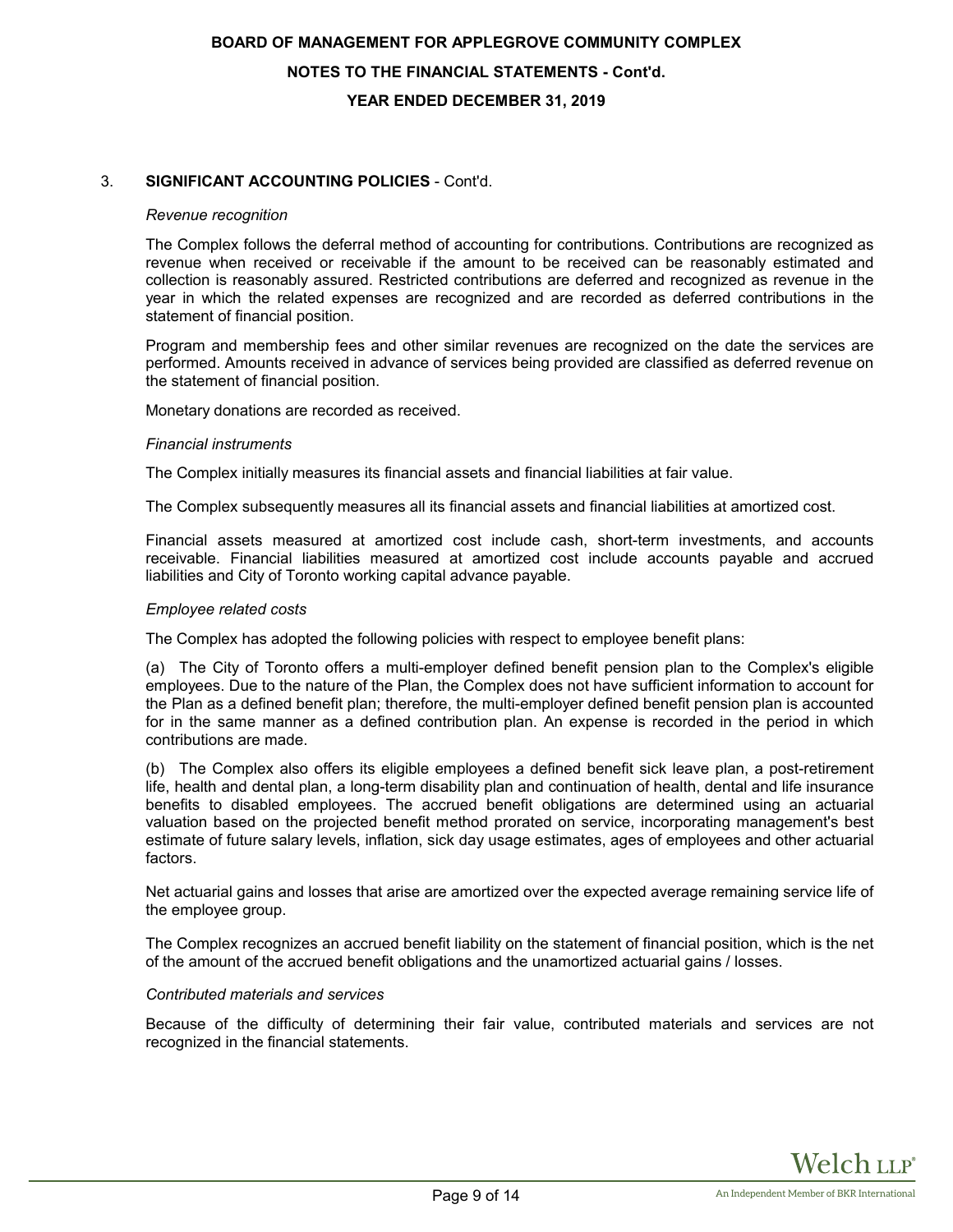## **BOARD OF MANAGEMENT FOR APPLEGROVE COMMUNITY COMPLEX NOTES TO THE FINANCIAL STATEMENTS - Cont'd. YEAR ENDED DECEMBER 31, 2019**

#### 3. **SIGNIFICANT ACCOUNTING POLICIES** - Cont'd.

#### *Use of estimates*

The preparation of financial statements in conformity with PSA-GNPO requires management to make estimates and assumptions that affect the reported amounts of assets and liabilities at the date of the financial statements and the reported amounts of revenues and expenses during the reporting period. Management makes accounting estimates when determining significant accrued liabilities, the postemployment benefits liabilities and the related costs charged to the statement of operations. Actual results could differ from those estimates, the impact of which would be recorded in future periods.

Estimates and underlying assumptions are reviewed on an ongoing basis. Revisions to accounting estimates are recognized in the year in which the estimates are revised and in any future years affected.

#### 4. **FINANCIAL INSTRUMENTS**

Transactions in financial instruments may result in an entity assuming or transferring to another party one or more of the financial risks described below. The following disclosures provide information to assist users of the financial statements in assessing the extent of risk related to the Complex's financial instruments.

#### *Liquidity risk*

Liquidity risk refers to the adverse consequence that the Complex will encounter difficulty in meeting obligations associated with financial liabilities, which are comprised of accounts payable and accrued liabilities.

The Complex manages liquidity risk by monitoring its cash flow requirements on a regular basis. The Complex believes its overall liquidity risk to be minimal as the Complex's financial assets are considered to be highly liquid.

#### *Interest rate risk*

Interest rate risk is the risk that the fair value or future cash flows of a financial instrument will fluctuate because of changes in market interest rates. The Complex's cash and short-term investments earn interest at prevailing market rates and the interest rate exposure related to these financial instruments is negligible.

#### *Credit risk*

The Complex is exposed to credit risk resulting from the possibility that parties may default on their financial obligations. The Complex's maximum exposure to credit risk represents the sum of the carrying value of its cash, investments, due from City of Toronto, and accounts receivable. The Complex's cash and investments are with a Canadian chartered bank and as a result management believes the risk of loss on this item to be remote.

Management believes that the Complex's credit risk with respect to accounts receivable and amounts due from City of Toronto is minimal. The Complex manages its credit risk by reviewing accounts receivable aging and following up on outstanding amounts.

#### *Changes in risk*

There have been no significant changes in the Complex's risk exposures from the prior year.

#### 5. **INVESTMENTS**

Short-term investment consists of term deposit with interest rate of 2.30% to 2.35% maturing in between June 2020 to November 2020.

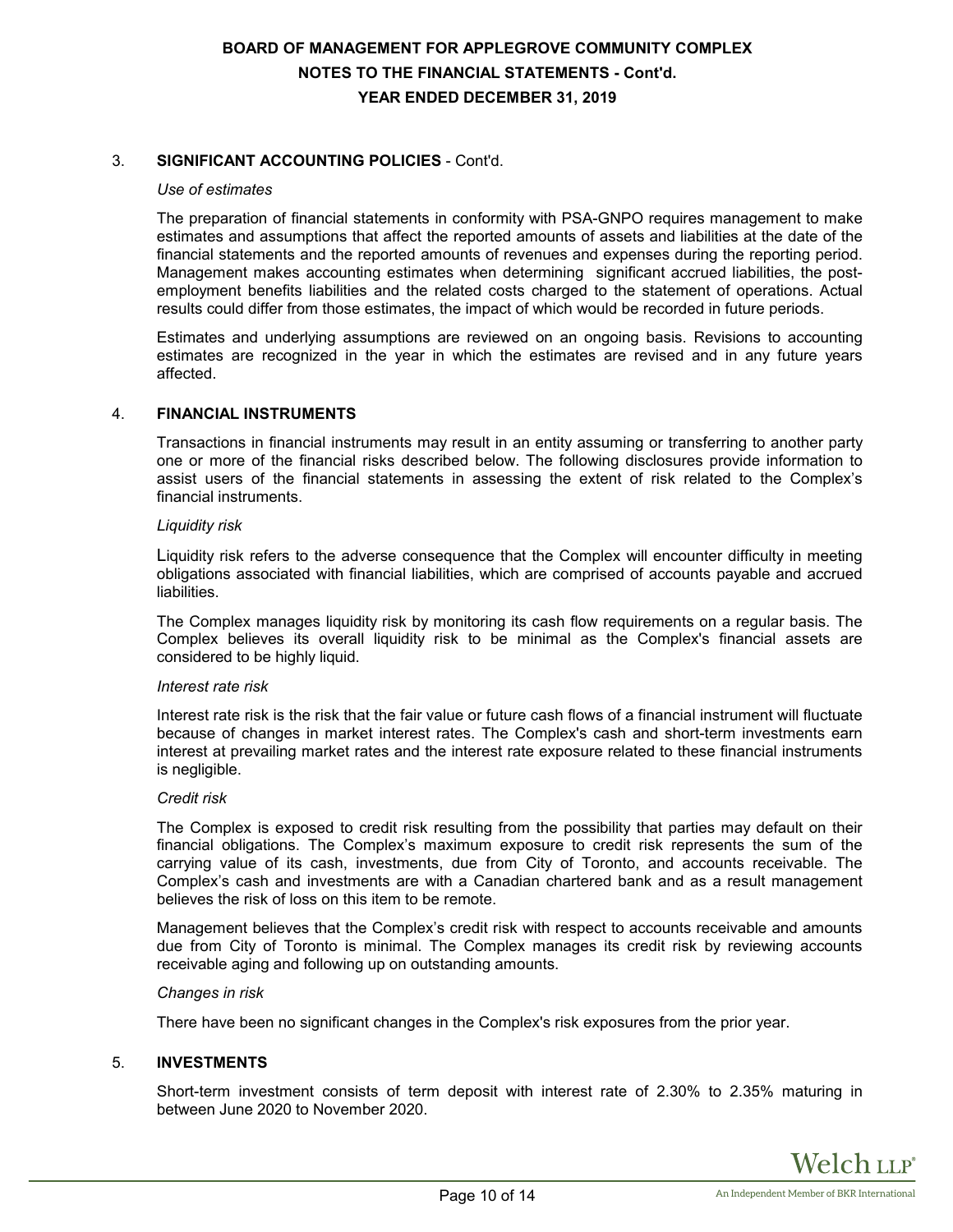#### **NOTES TO THE FINANCIAL STATEMENTS - Cont'd.**

**YEAR ENDED DECEMBER 31, 2019**

#### 6. **DEFERRED CONTRIBUTIONS**

|                                                                   | 2019                  | 2018                  |
|-------------------------------------------------------------------|-----------------------|-----------------------|
| Balance, beginning of year                                        | 51.003<br>S           | 75,336<br>S           |
| Add: Grants received<br>Less: Amounts recognized as grant revenue | 727.978<br>(719, 262) | 693,174<br>(717, 507) |
| Balance, end of year                                              | 59.719                | 51.003                |

#### 7. **POST-EMPLOYMENT BENEFITS PAYABLE AND LONG-TERM RECEIVABLE FROM CITY OF TORONTO**

The Complex participates in a number of defined benefit plans provided by the City including pension, other retirement and post-employment benefits to its employees. Under the sick leave plan for management staff with ten years of service as of April 1, 2003, unused sick leave accumulated until March 1, 2008, and eligible employees may be entitled to a cash payment when leaving the Complex's employment. The liability for these accumulated days represents the extent to which they have vested and can be taken in cash by an employee upon termination, retirement or death. This sick bank plan was replaced by a Short-Term Disability Plan (STP) effective March 1, 2008, for all non-union employees of the City of Toronto. Upon the effective date, individual sick banks were locked with no further accumulation. Grandfathered management staff remain entitled to payout of frozen, banked time, as described above. Under the new STP plan, management employees are entitled to 130 days annual coverage with salary protection at 100 or 75 percent, depending upon years of service. Nonmanagement employees continue to receive sick bank time as stipulated in the applicable Collective Agreement, which specifies no financial conversion of unused sick leave.

The Complex also provides health, dental, accidental death and disability, life insurance and long-term disability benefits to eligible employees. Depending on length of service and individuals' election, management retirees are covered either by the former City of Toronto retirement benefit plan or by the current retirement benefit plan.

Due to the complexities in valuing the benefit plans, actuarial valuations are conducted on a periodic basis. The most recent actuarial valuation was completed as at December 31, 2019 with projections to December 31, 2020, 2021 and 2022. Assumptions used to project the accrued benefit obligation were as follows:

- long-term inflation rate 2.0%
- assumed health care cost trends range from 3.0% to 5.5%
- rate of compensation increase 3.0% to 3.5%
- discount rates post-retirement 2.7%, post-employment 2.4%, sick leave 2.5%

Information about the Complex's employee benefits, other than the multi-employer, defined benefit pension plan noted below, is as follows:

|                                   | 2019       | 2018       |
|-----------------------------------|------------|------------|
| Post-retirement benefits          | \$135,857  | \$ 126,905 |
| Add: Unamortized actuarial gain   | 95.745     | 118,886    |
| Post-employment benefit liability | \$ 231.602 | 245.791    |

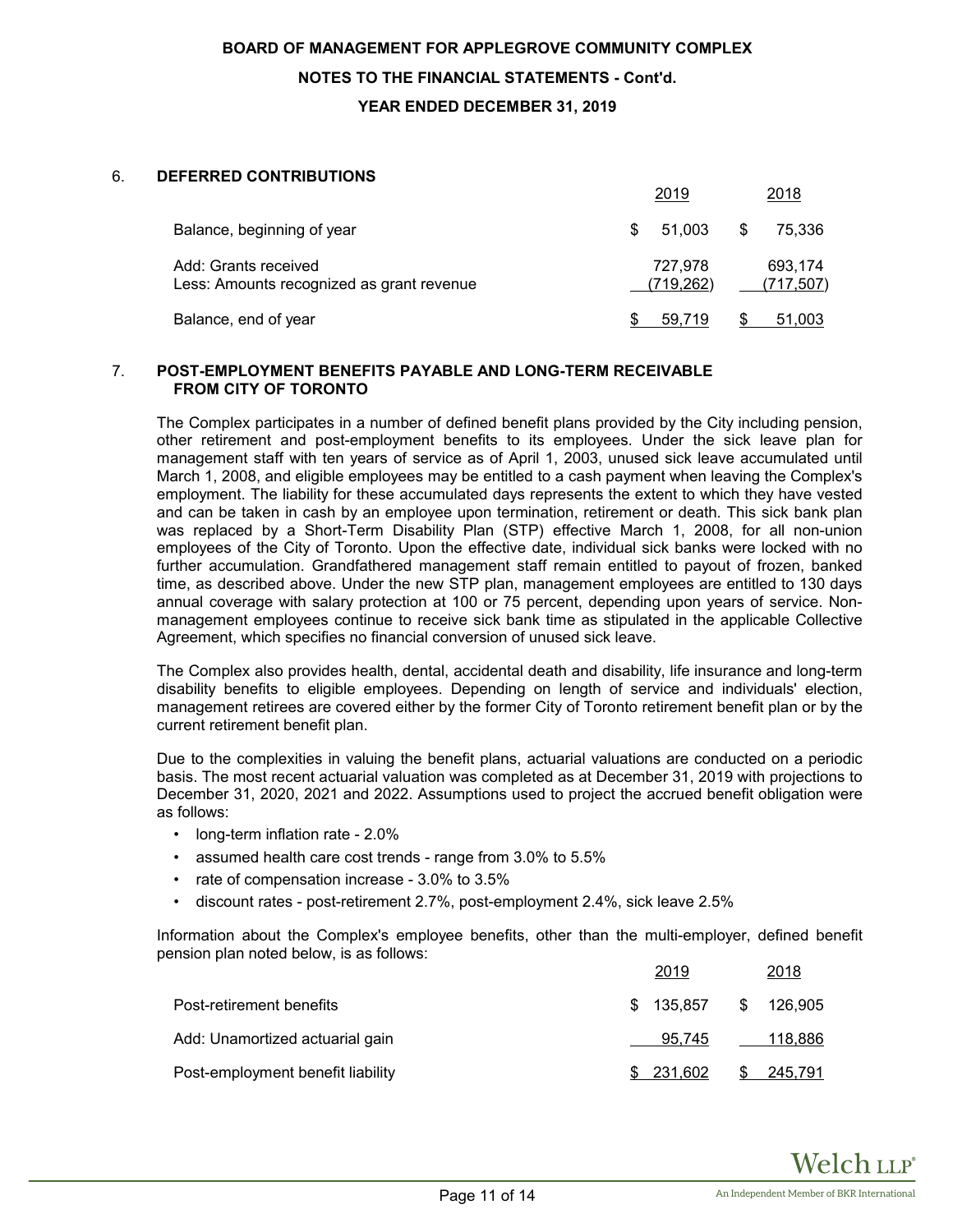#### **NOTES TO THE FINANCIAL STATEMENTS - Cont'd.**

#### **YEAR ENDED DECEMBER 31, 2019**

#### 7. **POST-EMPLOYMENT BENEFITS PAYABLE AND LONG-TERM RECEIVABLE FROM CITY OF TORONTO** - Cont'd.

The continuity of the accrued benefit obligation is as follows:

|                                | 2019         | 2018         |
|--------------------------------|--------------|--------------|
| Balance, beginning of year     | 245,791<br>S | 245,313<br>S |
| Current service cost           | 1.430        | 4,894        |
| Interest cost                  | 4.229        | 5,448        |
| Plan amount                    |              | 1,005        |
| Amortization of actuarial gain | (11, 948)    | (8,891)      |
| Expected benefits paid         | (7,900)      | (1,978)      |
| Balance, end of year           | 231,602      | 245,791      |

A long-term receivable of \$231,602 (2018 - \$245,791) from the City has resulted from recording sick leave and post-retirement benefits. Funding for these costs continues to be provided by the City as benefit costs are paid and the City is responsible for the benefit liabilities of management staff that may be incurred by the Complex.

The Complex also makes contributions to the Ontario Municipal Employees Retirement System (OMERS), which is a multi-employer plan, on behalf of certain employees. The plan is a defined benefit plan, which specifies the amount of the retirement benefit to be received by the employees based on the length of service and rates of pay. Employer contributions to this pension plan amounted to \$53,253 in 2019 (2018 - \$50,786).

The most recent actuarial valuation of the OMERS plan as at December 31, 2019 indicates the Plan is in a deficit position and the plan's December 31, 2019 financial statements indicate a net surplus of \$1.531 billion (a deficit of \$3.397 billion netted against unrecognized investment returns of \$4.928 billion that will be recognized over the next four years). The plan's management is monitoring the adequacy of the contributions to ensure that future contributions together with the Plan assets and future investment earnings will be sufficient to provide for all future benefits. The Complex's contributions are insignificant to the Plan's total employer contribution. Additional contributions, if any, required to address the Complex's proportionate share of the deficit will be expensed during the period incurred.

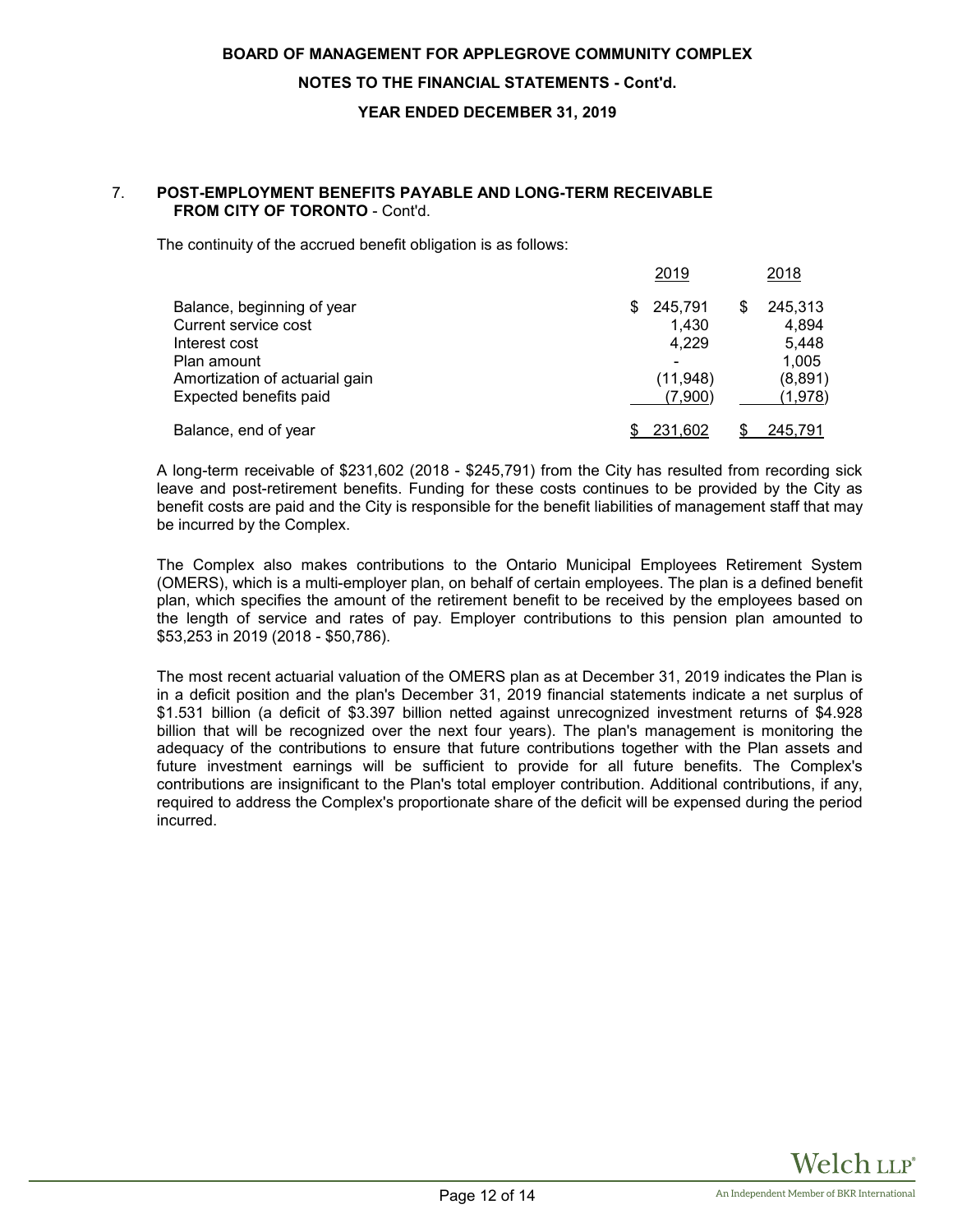#### **NOTES TO THE FINANCIAL STATEMENTS - Cont'd.**

#### **YEAR ENDED DECEMBER 31, 2019**

#### 8. **FUNDS PROVIDED BY THE CITY OF TORONTO - ADMINISTRATION**

Funding for administration is provided by the City according to Council approved budgets. Surplus amounts in administration are payable to the City. Deficits, excluding those accruals for long-term employee benefits, are funded by the Complex unless Council approval has been obtained for additional funding.

|                                                                                                                                                                                                | 2019<br><b>Budget</b><br>(unaudited)                        | 2019                                                        | 2018                                                        |
|------------------------------------------------------------------------------------------------------------------------------------------------------------------------------------------------|-------------------------------------------------------------|-------------------------------------------------------------|-------------------------------------------------------------|
| <b>Administration expenses:</b>                                                                                                                                                                |                                                             |                                                             |                                                             |
| Salaries and wages<br>Employee benefits<br>Materials and supplies<br>Purchase of services                                                                                                      | \$<br>286,621<br>78,386<br>7,673<br>21,326<br>394,006<br>\$ | 292,033<br>\$<br>66,341<br>5,707<br>19,841<br>\$<br>383,922 | 305,957<br>\$<br>86,584<br>6,206<br>26,804<br>425,551<br>\$ |
| <b>Complex's actual administration revenue:</b>                                                                                                                                                |                                                             |                                                             |                                                             |
| Administration budget                                                                                                                                                                          |                                                             | 394,006<br>\$                                               | 388,368<br>\$                                               |
| Interest revenue                                                                                                                                                                               |                                                             | 43<br>394,049<br>\$                                         | 44<br>\$<br>388,412                                         |
| <b>Complex's actual administration expenses:</b>                                                                                                                                               |                                                             |                                                             |                                                             |
| Administration expenses per statement of operations<br>Adjustments for:                                                                                                                        |                                                             | 383,922<br>\$                                               | \$<br>425,551                                               |
| Post-employment benefits, not funded by the City until paid, that<br>are included in long-term receivable from City of Toronto<br>Sick pay gratuity benefits, paid for by the Complex, that is |                                                             | 14,189                                                      | (478)                                                       |
| received or receivable from City of Toronto<br>Vacation pay liability, not funded by the City until paid, that are                                                                             |                                                             | (2, 377)                                                    | (31, 694)                                                   |
| included in due from City of Toronto - vacation payable                                                                                                                                        |                                                             | (1,735)                                                     | 9,447                                                       |
| <b>Actual administration expenses</b>                                                                                                                                                          |                                                             | 393,999<br>\$                                               | 402,826<br>\$                                               |
| Administration expenses under (over) initial approved budget                                                                                                                                   |                                                             | \$<br>50                                                    | \$<br>(14, 414)                                             |

The under expenditure of \$50 (2018 - over expenditure of \$14,414) is recorded in due from City of Toronto.

#### 9. **SUBSEQUENT EVENT**

In Mid-March 2020, subsequent to the Complex's year-end, the province of Ontario declared a state of emergency in response to the public health concerns originating from the spread of the coronavirus disease.

On March 14, 2020, the Complex was closed in response to the quarantine measures implemented by the provincial government to stop the spread of the virus. A reopening date has not yet been determined.

A high degree of uncertainty persists surrounding the full economic impact of the situation. The unpredictable nature of the spread of the disease makes it difficult to determine the length of time that the Complex's operations will be impacted. Consequently, at the time of issuance of these financial statements, the effect that the abrupt decline in economic activity will have on the Complex's operations, assets, liabilities, net assets, revenues and expenses are not yet known.